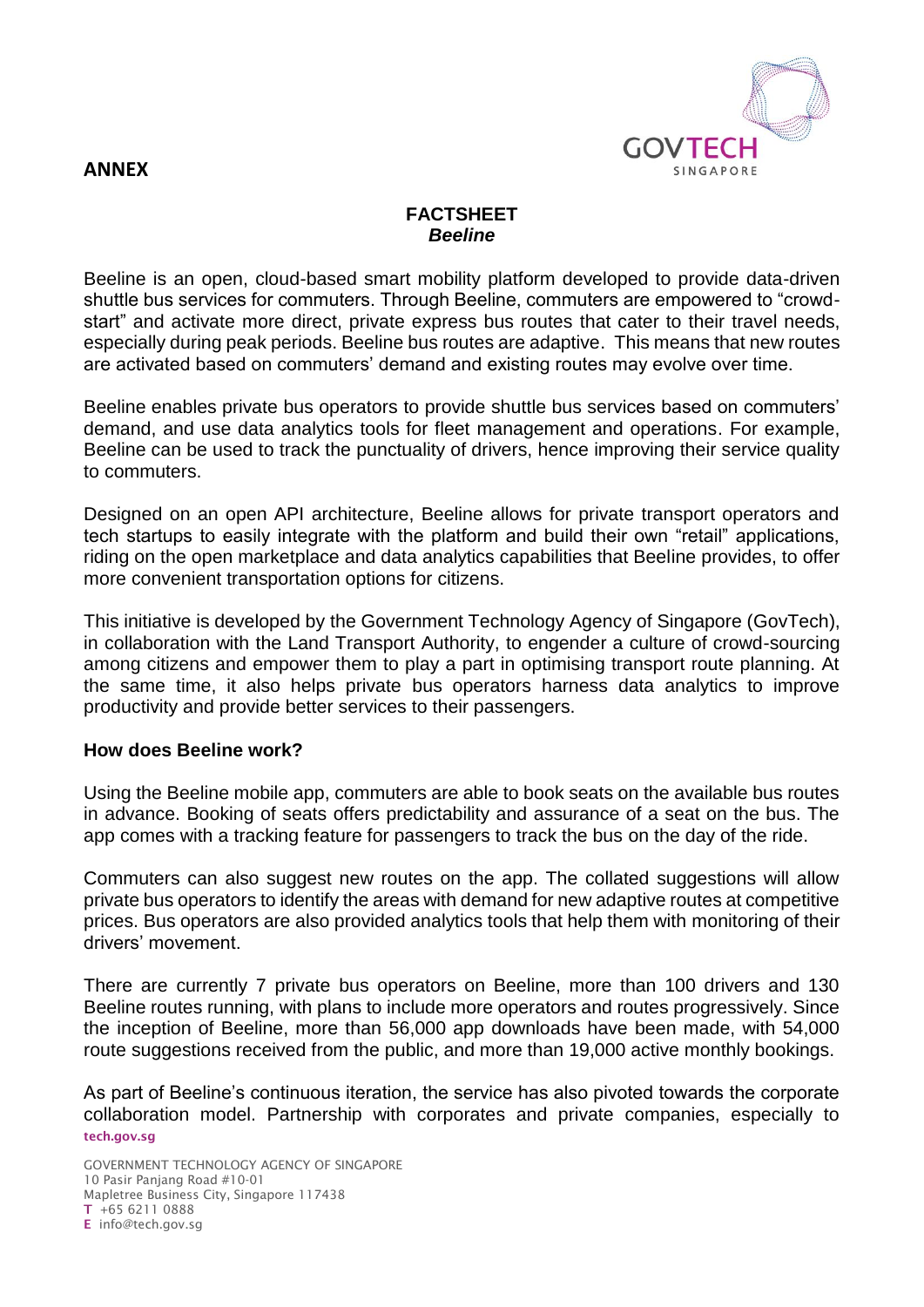

# **ANNEX**

provide direct bus routes for their employees' commute to work, have been key to Beeline's success. Besides the successful trial with Changi Naval Base, Wildlife Reserves Singapore have found it useful to launch new shuttle services for visitors to the zoo – using real-time punctuality analytics notification tools.

### **Crowd-starter routes**

Crowd-starting is a new concept that empowers the commuters, by allowing them to participate in the route designing process. Commuters are able to pre-order route passes on selected crowd-starter routes, while bus operators are able to respond quicker with new routes as they learn more about the demand of their passengers. Crowd-starter routes only activate after a minimum threshold of route passes have been sold, and users that have committed to crowd-start a route can keep track of the progress easily from the Beeline app. 8 routes have been activated through the use of the crowd-start feature to date, and following this initial launch, Beeline has launched more than 80 crowd-start routes for commuters to indicate their demand for. The crowd-starter routes can be found on [https://app.beeline.sg/#/tabs/crowdstart.](https://app.beeline.sg/#/tabs/crowdstart)

#### **Experimentation and co-creation**

GovTech will continue to take an agile and iterative approach, adjusting and adding new features to the Beeline platform, taking into consideration feedback from commuters, bus operators and partners.

Commuters can download the app "BeelineSG" on Android and iOS or check out [www.beeline.sg](http://www.beeline.sg/) to receive regular updates.

### **Timeline**

| <b>Date</b>   | <b>Milestone</b>                                                                                                                                                                                                                                  |
|---------------|---------------------------------------------------------------------------------------------------------------------------------------------------------------------------------------------------------------------------------------------------|
| 5 August 2015 | Launch of Beeline experiment with LTA                                                                                                                                                                                                             |
| October 2016  | • 37,000 app downloads<br>• 15 routes run by 5 private bus operators (BusPlus, Aedge<br>Holdings, SWAT, CatchThatBus, GTS Express)<br>More than 20 drivers<br>$\bullet$<br>• 32,000 route suggestions received<br>• 1,500 active monthly bookings |
| 2 March 2017  | <b>Grab Launches GrabShuttle</b>                                                                                                                                                                                                                  |

#### **tech.gov.sg**

GOVERNMENT TECHNOLOGY AGENCY OF SINGAPORE 10 Pasir Panjang Road #10-01 Mapletree Business City, Singapore 117438 **T** +65 6211 0888 **E** info@tech.gov.sg